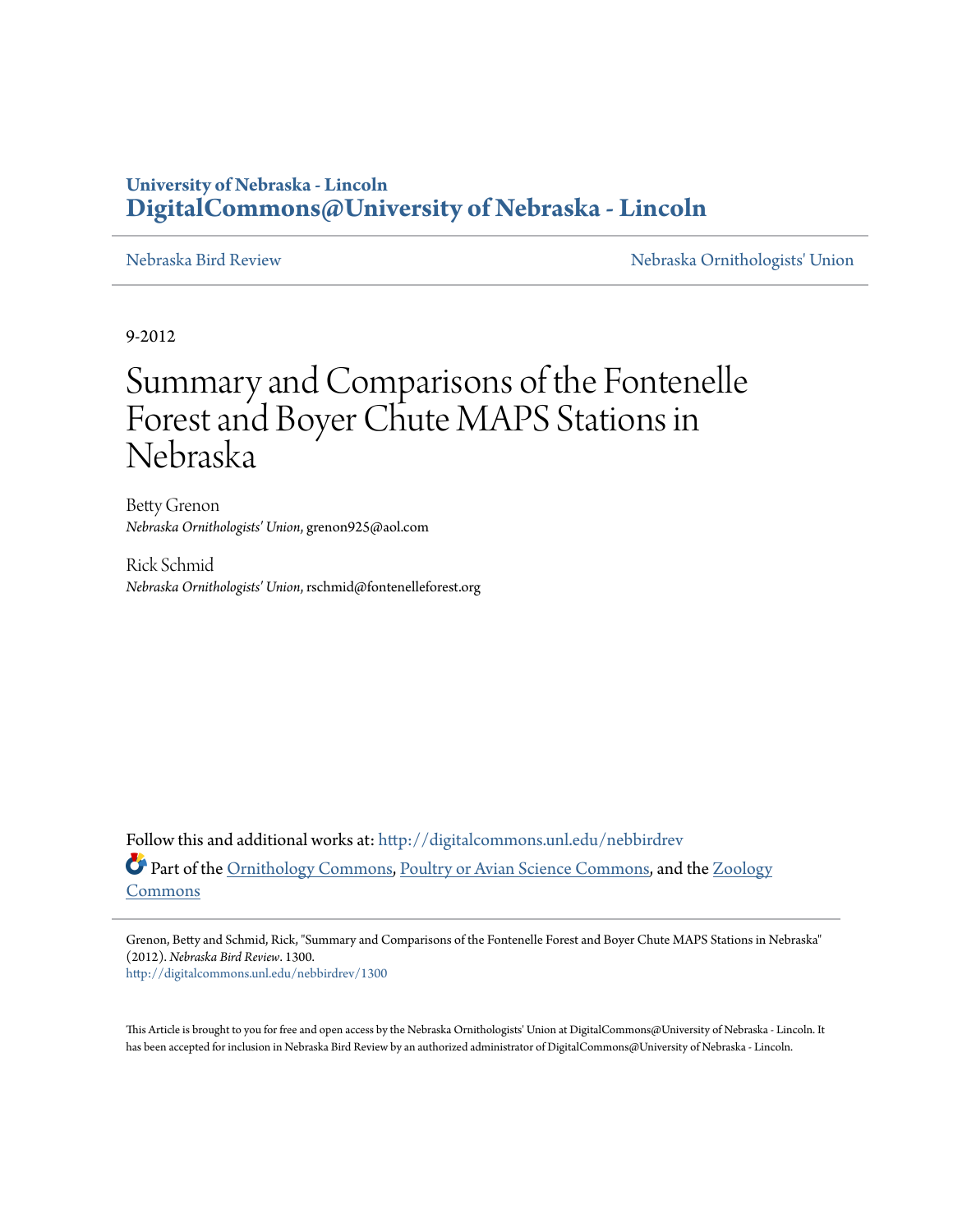Grenon & Schmid, "Summary and Comparisons of the Fontenelle Forest and Boyer Chute MAPS Stations in Nebraska," from *Nebraska Bird Review* (September 2012) 80(3). Copyright 2012 Nebraska Ornithologists' Union. Used by permission.

### 104 The Nebraska Bird Review Vol. 80 No. 3

# SUMMARY AND COMPARISONS OF THE FONTENELLE FOREST AND BOYER CHUTE MAPS STATIONS IN NEBRASKA

Betty Grenon 1409 Childs Road East Bellevue, NE 68005 grenon925@aol.com

Rick Schmid 1111 Bellevue Blvd. North Bellevue, NE 68005 rschmid@fontenelleforest.org

This report provides results and comparisons of two Monitoring Avian Productivity & Survivorship (MAPS) stations operated in central eastern Nebraska. MAPS is a multi-national research project managed by the Institute for Bird Populations (IBP) in Point Reyes, CA (http://www.birdpop.org/maps.htm). The project is designed to monitor the population trends and breeding success of breeding birds in North America. Each year, more than 500 participants throughout North America collect data (via the process of bird banding) according to strict protocols and then submit their data to IBP for analysis and interpretation. MAPS began in 1989, and similar studies have subsequently begun on wintering grounds in Latin America.

The Fontenelle Forest site (FONT) was operated from 1990-1998, and the Boyer Chute National Wildlife Refuge site (BOCH) ran from 2001-2010. Both sites are located on floodplain land approximately one half-mile from the Missouri River. The stations are approximately 25 miles apart with the BOCH site north in Washington county and the FONT site south in Sarpy county.

FONT is forested mainly with sycamore, white elm and cottonwood trees with a red osier dogwood and red mulberry understory. Ground cover was composed primarily of stinging nettle, bedstraw and forbs. A small stream runs on the western edge of the site and pastureland on the eastern edge. All ten mist nets were located within forested areas.

BOCH is wooded more openly with cottonwood, red mulberry and red osier dogwood with the open areas dominated by brome grass and abundant poison ivy. Adjacent to the banding area to the east is a restored prairie dominated by switchgrass, big bluestem and side-oats gramma. A chute of the Missouri River runs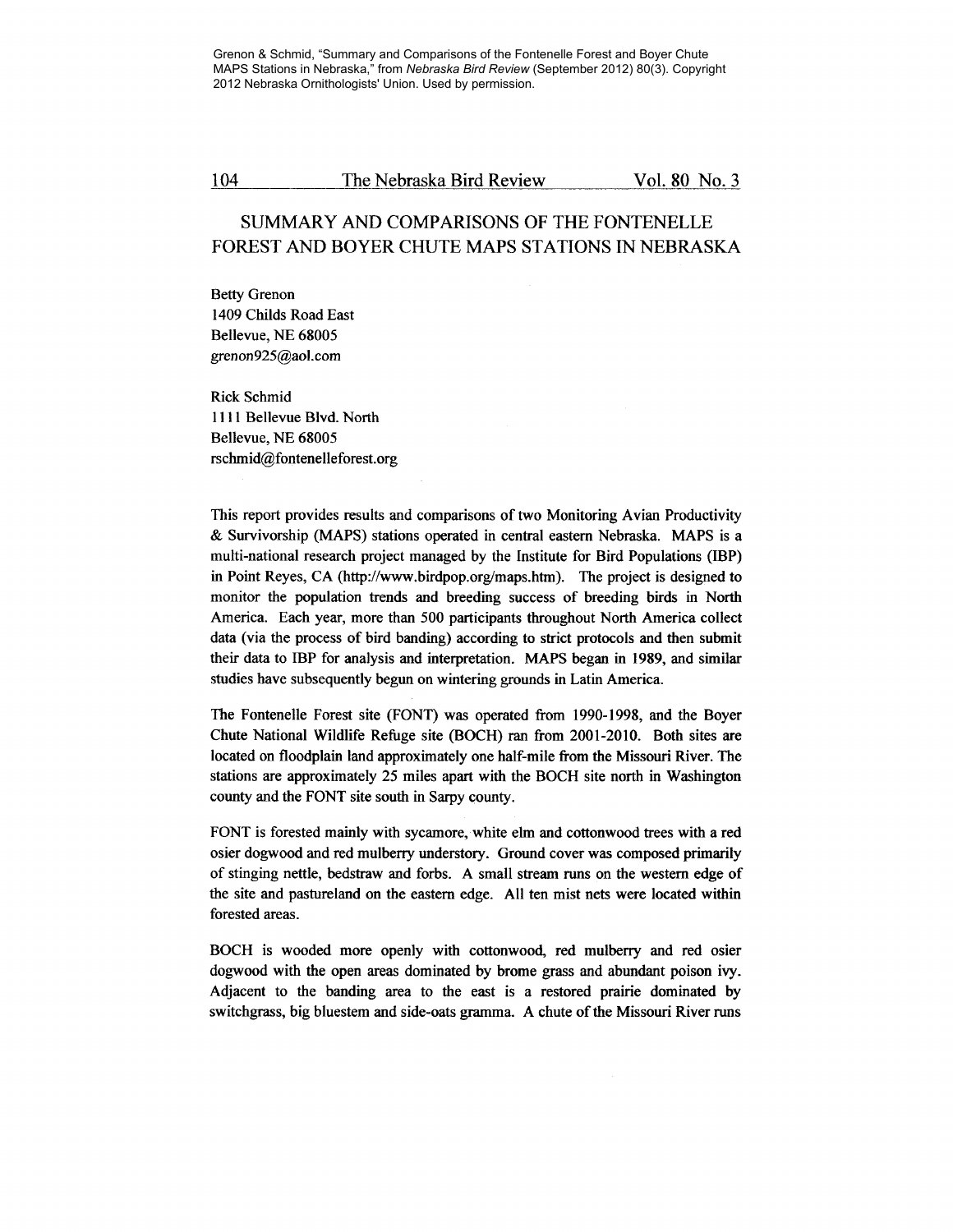along the western border. One mist net was located within the prairie area; the other nine were in the wooded edges.

Both sites were subjected to serious flooding that virtually eliminated a banding season; FONT in 1993 and BOCH in 2010. Continuing swampy conditions and a major tree-felling storm eventually closed the MAPS project at the FONT location, while two sequential years of floods closed the BOCH site. A new site was initiated in 2011 on Neale Woods, a property owned by Fontenelle Forest. It has been in operation for two years. The FONT site operated in the early years of the MAPS program, during which major and minor adjustments in the MAPS protocol were implemented, which may have affected the results.

Both sites were basically operated with ten nets (BOCH had only nine nets the first year) for the standard protocol of six hours (beginning at dawn) once each ten-day

| <b>Fontenelle</b> Forest |        |            |       |      | Net   | <b>Species</b> | Birds per        |
|--------------------------|--------|------------|-------|------|-------|----------------|------------------|
|                          | Banded | Recaptured | Total | Days | Hours | Banded         | 10 net hrs       |
| 1990                     | 76     |            | 76    | 9    | 555   | 18             | 1.4              |
| 1991                     | 75     | 20         | 95    | 10   | 554   | 19             | 1.4              |
| 1992                     | 146    | 32         | 178   | 9    | 540   | 26             | 2.7              |
| 1993                     | 9      | 5          | 14    | 2    | 70    | $\overline{2}$ | 1.3              |
| 1994                     | 90     | 29         | 119   | 9    | 474   | 23             | 1.9 <sup>°</sup> |
| 1995                     | 139    | 22         | 161   | 9    | 540   | 29             | 2.6 <sub>1</sub> |
| 1996                     | 105    | 43         | 148   | 9    | 540   | 19             | 1.9 <sub>1</sub> |
| 1997                     | 49     | 23         | 72    |      | 420   | 18             | 1.2              |
| 1998                     | 120    | 24         | 144   | 6    | 363   | 25             | 3.3              |
| Total                    | 809    | 198        | 1007  | 70   | 4056  | 44             | 2.5              |

Table 1 Summary of effort and results.

| <b>Boyer Chute</b> |        |            |       |      | Net   | <b>Species</b> | Birds per  |
|--------------------|--------|------------|-------|------|-------|----------------|------------|
|                    | Banded | Recaptured | Total | Days | Hours | <b>Banded</b>  | 10 net hrs |
| 2001               | 206    | 23         | 229   |      | 324   | 26             | 6.4        |
| 2002               | 211    | 52         | 263   |      | 420   | 32             | 5.0        |
| 2003               | 157    | 58         | 215   | 8    | 402   | 29             | 3.9        |
| 2004               | 157    | 50         | 207   | 9    | 346   | 28             | 4.5        |
| 2005               | 182    | 38         | 220   | 7    | 401   | 29             | 4.5        |
| 2006               | 174    | 52         | 226   |      | 394   | 27             | 4.4        |
| 2007               | 162    | 35         | 197   | 7    | 410   | 30             | 4.0        |
| 2008               | 136    | 34         | 170   | 7    | 405   | 30             | 3.4        |
| 2009               | 131    | 31         | 162   | 7    | 340   | 22             | 3.9        |
| 2010               | 37     |            | 44    | 2    | 120   | 14             | 3.1        |
| Total              | 1,553  | 380        | 1933  | 68   | 3563  | 47             | 5.4        |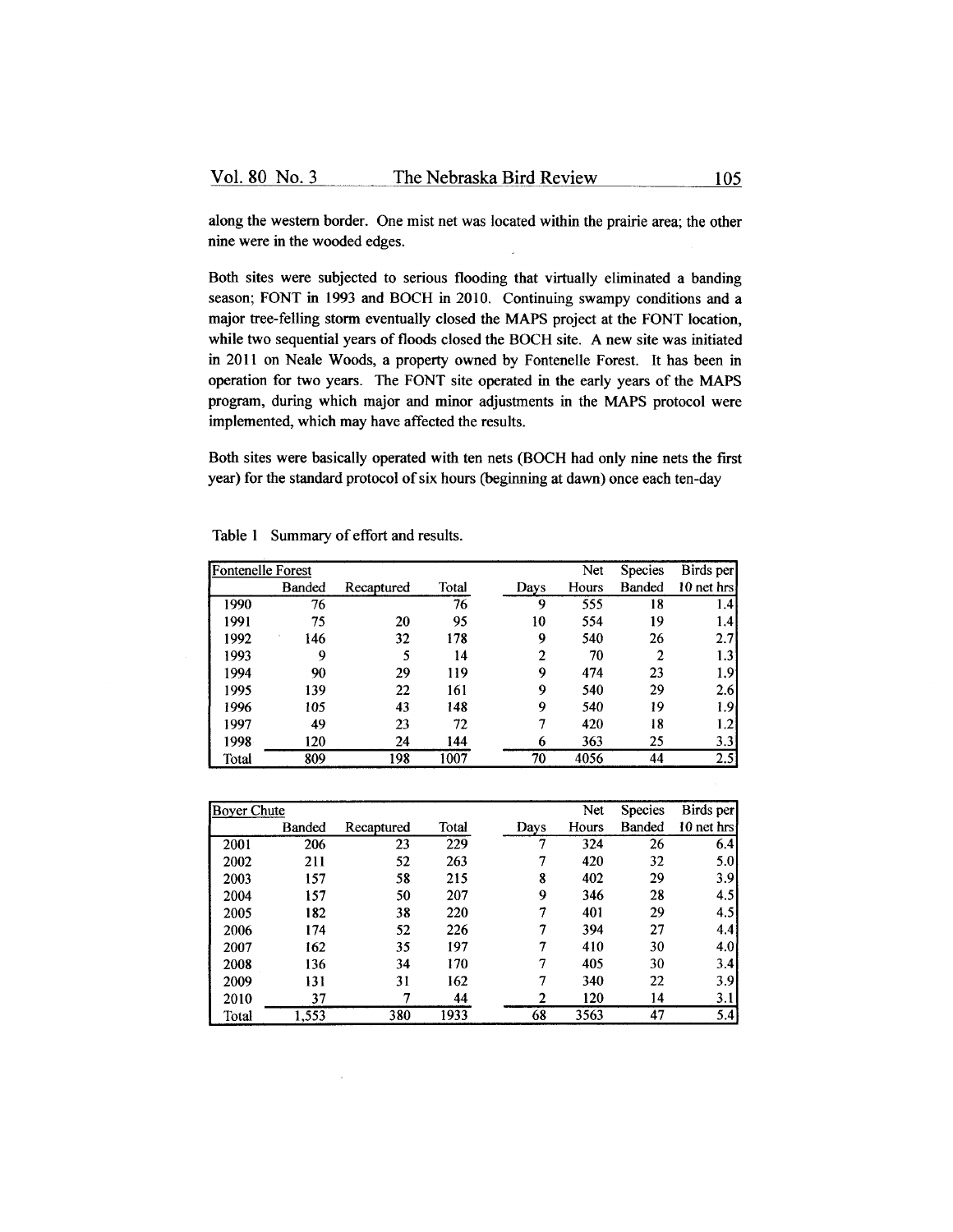| Top ten species banded, showing recaptures as a percent of individuals banded.<br>Table 2 |                |      |                         |                       |                 |                         |                 |                         |                         |                    |                  |                 |                 |                         |
|-------------------------------------------------------------------------------------------|----------------|------|-------------------------|-----------------------|-----------------|-------------------------|-----------------|-------------------------|-------------------------|--------------------|------------------|-----------------|-----------------|-------------------------|
| Fontenelle 1990-1998                                                                      | <b>Species</b> |      | 990                     | 991                   | 992             | 993                     | 994             | 995                     | 996                     | 997                | 998              | Total           | Recaps          | $\%$<br>Recap'          |
| House Wren                                                                                |                |      | $\overline{16}$         | $\overline{17}$       | $\overline{42}$ | $\overline{\mathbf{8}}$ | $\overline{25}$ | 25                      | $\overline{24}$         | $\overline{19}$    | $\overline{22}$  | 198             | 58              | 29%                     |
| America Robin                                                                             |                |      | 7                       | 13                    | 20              | 1                       | 15              | $\overline{24}$         | $\overline{11}$         |                    | 11               | 103             | 7               | 7%                      |
| <b>Black-capped Chickadee</b>                                                             |                |      | 13                      | 6                     | 9               |                         | 9               | 16                      | $\overline{\bf{4}}$     | 7                  | 13               | 77              | 8               | 10%                     |
| <b>European Starling</b>                                                                  |                |      | 2                       | 6                     | 4               |                         | $\overline{7}$  | $\overline{15}$         | 9                       | $\overline{2}$     | 14               | 59              | 7               | 12%                     |
| Downy Woodpecker                                                                          |                |      | $\overline{\mathbf{3}}$ | 5                     | 3               |                         | 10              | 6                       | 14                      | $\overline{2}$     | 7                | 50              | 7               | 14%                     |
| <b>Baltimore Oriole</b>                                                                   |                |      | 5                       | 3                     | 9               |                         | 1               | 4                       | 6                       |                    | 9                | $\overline{37}$ |                 | 3%                      |
| Blue Jay                                                                                  |                |      | 6                       | $\boldsymbol{\Delta}$ | 8               |                         | 4               |                         | $\overline{2}$          | 1                  | 6                | 31              |                 | 3%                      |
| <b>Indigo Bunting</b>                                                                     |                |      | 3                       |                       | 5               |                         |                 | 7                       | 3                       | $\overline{3}$     | 5                | 26              | 4               | 15%                     |
| Northern Cardinal                                                                         |                |      | $\overline{\mathbf{3}}$ | 3                     | 1               |                         | 4               | 1                       | 3                       | $\overline{2}$     | 4                | $\overline{21}$ | 5               | 24%                     |
| Red-headed Woodpecker                                                                     |                |      | $\overline{2}$          | 3                     | 4               |                         | $\mathbf{1}$    | 3                       |                         |                    |                  | 16              |                 | 6%                      |
|                                                                                           |                |      |                         |                       |                 |                         |                 |                         |                         |                    |                  |                 |                 |                         |
| Boyer Chute 2001-2010                                                                     | <b>Species</b> | 2001 | 2002                    | 2003                  | 2004            | 2005                    | 2006            | 2007                    | 2008                    | 2009               | 2010             | <b>Total</b>    | Recaps          | $\mathcal{S}$<br>Recap' |
| House Wren                                                                                |                | 32   | $\overline{32}$         | $\overline{25}$       | $\overline{15}$ | $\overline{19}$         | $\overline{31}$ | $\overline{30}$         | $\overline{15}$         | $\overline{23}$    | 10 <sup>10</sup> | 232             | $\overline{75}$ | 32%                     |
| Orchard Oriole                                                                            |                | 40   | $\overline{22}$         | 18                    | 21              | $\overline{25}$         | 29              | 23                      | $\overline{22}$         | $1\overline{5}$    | 3                | 218             | 78              | 36%                     |
| American Robin                                                                            |                | 12   | $\overline{7}$          | 24                    | $\overline{26}$ | 41                      | 18              | 19                      | 1                       | 8                  |                  | 156             | 4               | 3%                      |
| <b>Baltimore Oriole</b>                                                                   |                | 26   | 19                      | $\boldsymbol{9}$      | 6               | 13                      | 14              | 5                       | 22                      | $\overline{27}$    | 4                | 145             | 31              | 21%                     |
| Rose-breasted Grosbeak                                                                    |                | 14   | 14                      | 11                    | $\overline{11}$ | 8                       | 8               | $\overline{\mathbf{8}}$ | 9                       | 12                 | 5                | 101             | 42              | 42%                     |
| Gray Catbird                                                                              |                | 15   | 18                      | 7                     | $\overline{7}$  | 6                       | 12              | 3                       | 6                       | 4                  |                  | 79              | 38              | 48%                     |
| Common Yellowthroat                                                                       |                | 4    | 9                       | 3                     | 14              | $\overline{13}$         | 9               | $\overline{10}$         | $\overline{\mathbf{5}}$ | 3                  |                  | $\overline{71}$ | 35              | 49%                     |
| <b>Black-capped Chickadee</b>                                                             |                | 7    | 11                      | 5                     | 6               | 3                       | 6               | 4                       | 4                       | $\overline{\bf 8}$ | $\mathfrak{D}$   | 56              | 12              | 21%                     |
| American Goldfinch                                                                        |                | 7    | $\mathbf{11}$           | 3                     |                 | $\overline{2}$          | 4               | 3                       | 4                       | 2                  |                  | 36              | 5               | 14%                     |
| Eastern Bluebird                                                                          |                |      |                         | 5                     | 7               |                         | $\mathbf{1}$    | $\overline{2}$          | $\overline{3}$          |                    |                  | 36              | 0               | 0%                      |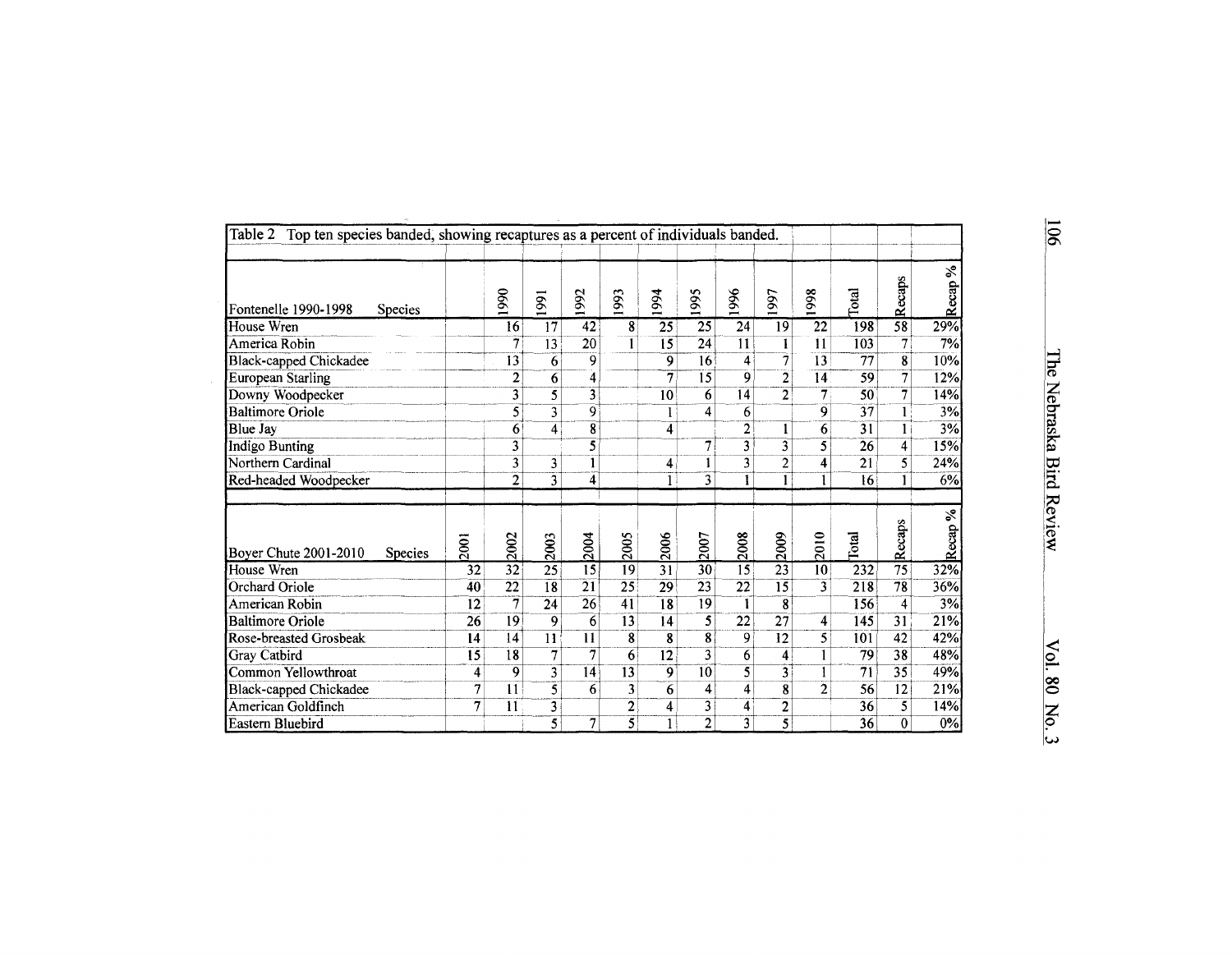| Number | <b>Species</b>                | HY | SY | <b>ASY</b> | <b>AHY</b> | <b>UNK</b> |
|--------|-------------------------------|----|----|------------|------------|------------|
| 198    | House Wren                    | 46 |    |            | 151        |            |
| 103    | American Robin                | 49 |    |            | 53         |            |
| 77     | <b>Black-capped Chickadee</b> | 16 |    |            | 50         |            |
| 59     | European Starling             | 13 | 12 | 12         | 22         |            |
| 50     | Downy Woodpecker              | 19 | ኅ  |            | 29         |            |
| 37     | <b>Baltimore Oriole</b>       |    | Q  |            | 17         |            |
| 31     | Blue Jay                      |    |    |            | 27         |            |
| 26     | <b>Indigo Bunting</b>         |    |    |            | 21         |            |
| 21     | Northern Cardinal             |    |    |            | 16         |            |
| 16     | Red-headed Woodpecker         |    |    |            | 14         |            |

## Table 3 Ages of 10 most frequently captured species.

| <b>Boyer Chute</b> |                               |     |    |            |            |            |
|--------------------|-------------------------------|-----|----|------------|------------|------------|
| Number             | <b>Species</b>                | HY  | SY | <b>ASY</b> | <b>AHY</b> | <b>UNK</b> |
| 232                | House Wren                    | 46  | 27 | 113        | 44         |            |
| 218                | Orchard Oriole                | 48  | 82 | 79         | 9          |            |
| 156                | American Robin                | 108 | 28 | 15         |            |            |
| 145                | <b>Baltimore Oriole</b>       | 69  | 27 | 45         |            |            |
| 101                | Rose-breasted Grosbeak        | 13  | 35 | 49         |            |            |
| 79                 | Gray Catbird                  |     | 21 | 41         | 14         |            |
| 71                 | Common Yellowthroat           | 8   | 13 | 43         |            |            |
| 56                 | <b>Black-capped Chickadee</b> | 18  | 14 | 17         |            |            |
| 36                 | American Goldfinch            |     |    | 31         |            |            |
| 36                 | Eastern Bluebird              | 27  |    | 6          |            |            |

HY=Hatch year SY=Second year

ASY=After Second year AHY-After Hatch year

UNK=Unknown

 $\sim$   $\sim$ 

Vol. 80 No.  $\bf \omega$ .....,  $\bar{\mathbf{o}}$  $-\frac{1}{2}$  $\alpha$ Bir  $\cdot$  1  $\cdot$  $\dot{v}$   $\dot{v}$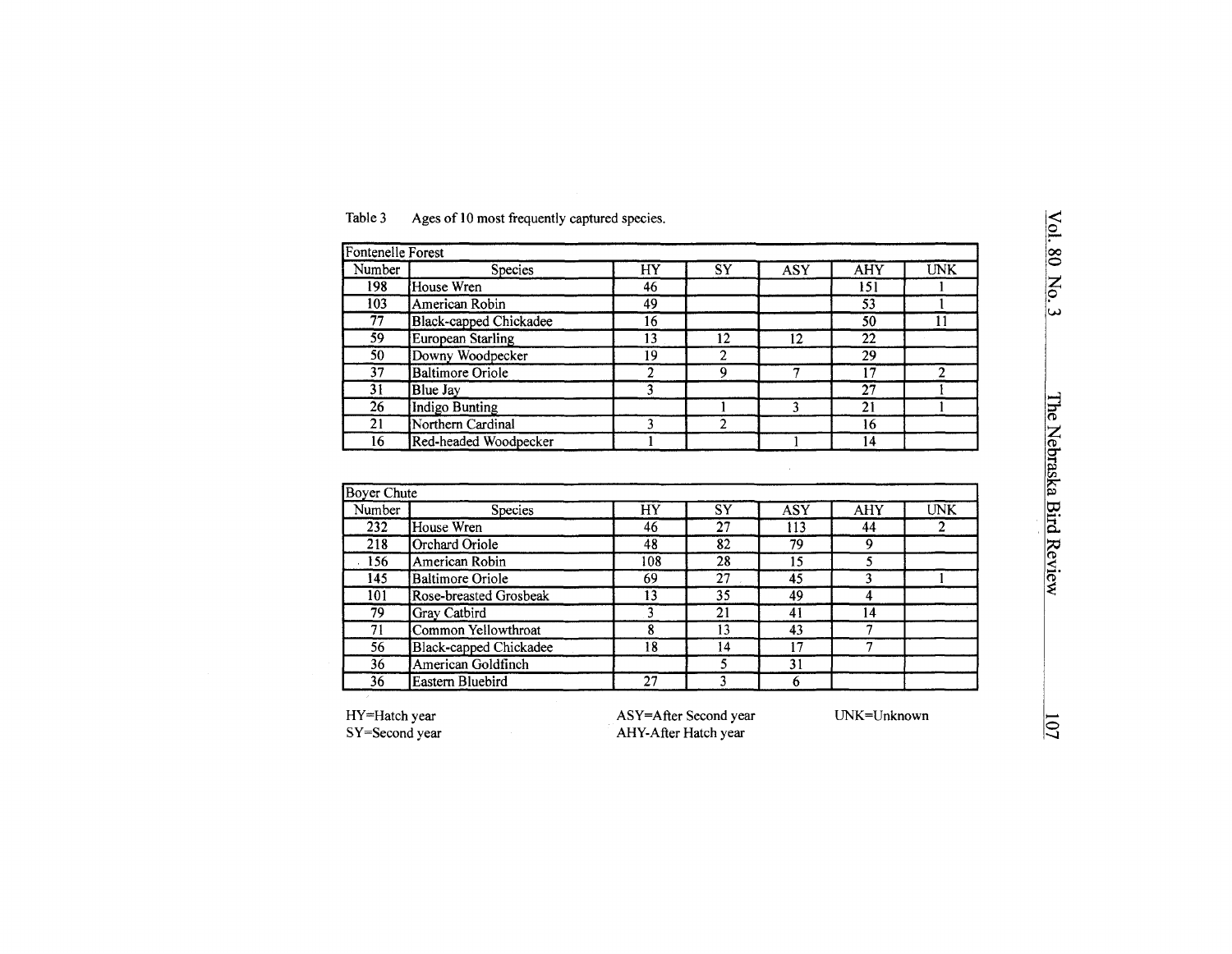period from May 31 to August 8. The FONT site ran with two additional periods (nine total) in 1990 starting May 11, but had dropped to seven periods by May 31, 1997 due to the recognition of the migration timing. Since the study focuses on breeding birds, it is not useful to catch migrants. An annual average of 5.4 birds was banded per ten net hours at BOCH versus 2.5 birds banded per ten net hours at FONT. (Table 1) This resulted in 1,553 total birds banded at BOCH compared to 809 at FONT even though FONT operated 13.8% more hours than BOCH during the study.

The total number of species banded did not vary significantly at the two sites: FONT 45, BOCH 46. FONT's 198 recaptures consisted of 128 individuals of 23 species representing 24.6% of the total birds banded. BOCH's 380 recaptures consisted of 226 individuals of 24 species representing 24.1 % of the total birds banded. (The reason the "number of individuals" is less than the "number of recaptures" is that several birds were recaptured multiple times.) Of the birds banded, approximately 31 species at FONT and 28 species at BOCH were migratory birds using the area primarily for nesting. In addition to banding, MAPS participants record data on all birds seen, heard or captured (whether banded or not) during the study. In total, 78 species were encountered or observed at FONT and 85 at BOCH.

The unhanded birds are not included in this analysis as the protocol for counting them was misinterpreted in the first year at both sites. However, several species were captured in the nets that were not banded. Species that were not banded included House Sparrows and Ruby-throated Hummingbirds at FONT and Mourning Doves, Northern Bobwhites, a single Sedge Wren and one Sharp-shinned Hawk at BOCH.

For all years, the top ten most commonly banded birds (Table 2) included 76% of the total banded at FONT and 72% at BOCH. The most numerous species at both sites was the House Wren, but both sites share only four species on the top ten listings. These were House Wren, American Robin, Black-capped Chickadee and Baltimore Oriole. BOCH had thirteen species that were not banded at FONT and FONT had 11 species that were not banded at BOCH. (Table 5)

The FONT warblers reflect the more forested habitat while the BOCH sparrows and swallows demonstrate the bordering prairie and river chute. The Swainson's Thrush, Lincoln's Sparrow, Black-and-white Warbler and Mourning Warbler at FONT were likely migrants banded before the periods were reduced to seven. The remaining birds on the FONT list are nesters. Likewise the annual presence or absence of Grasshopper Sparrow, Dickcissel and the swallows at BOCH were subject to prairie bums and water levels in the chute.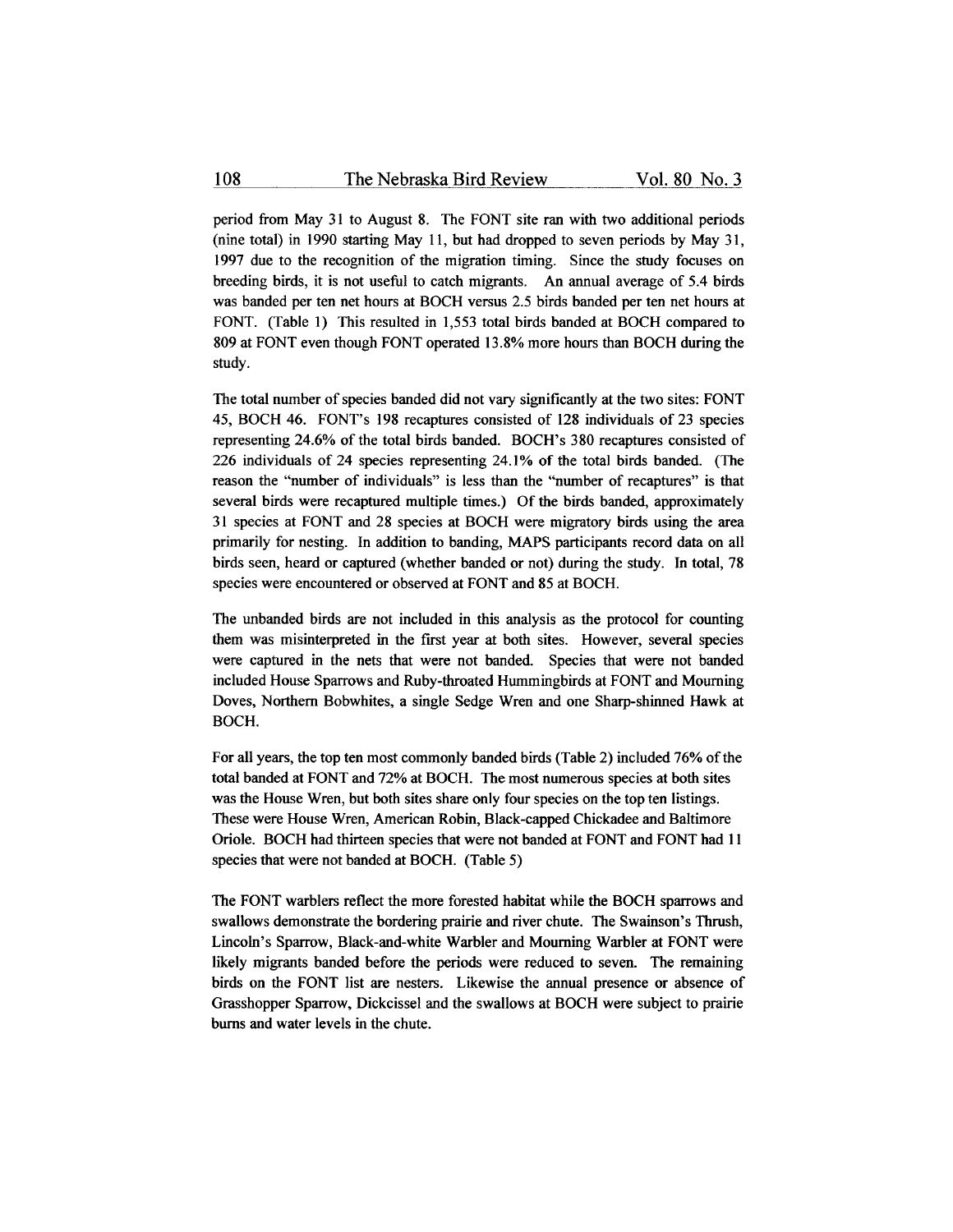| <b>Fontenelle Forest</b> | Original             | Original     | Other        | Latest                   | Estimated       |
|--------------------------|----------------------|--------------|--------------|--------------------------|-----------------|
| Species                  | Date                 | Age/Sex      | Years        | Age                      | Age in Yrs      |
| American Robin           | 6/9/90               | AHY-M        | 91,95        | <b>AHY</b>               | at least 7 yrs  |
| Brown-headed Cowbird     | 6/3/95               | HY-U         | 96,97        | AHY-F                    | 3 yrs           |
| <b>Eastern Towhee</b>    | 6/26/86              | by RG        | 96           | <b>AHY</b>               | at least 10 yrs |
| Eastern Wood-Pewee       | 6/3/95               | AHY-M        | 96,98        | <b>AHY</b>               | at least 4 yrs  |
| Great-crested Flycatcher | 6/9/90               | AHY-M        | 91           | <b>AHY</b>               | at least 2 yrs  |
| House Wren               | 6/7/92               | AHY-F        | 98           | <b>AHY</b>               | at least 7 yrs  |
| <b>Indigo Bunting</b>    | 8/20/95              | AHY-M        | 97           | <b>ASY</b>               | at least 4 yrs  |
| Red-eyed Vireo           | 5/30/92              | AHY-F        | 94           | <b>AHY</b>               | at least 3 yrs  |
| Red-headed Woodpecker    | 7/1/95               | <b>AHY-U</b> | 96           | <b>AHY</b>               | at least 2 yrs  |
|                          |                      |              |              |                          |                 |
| <b>Boyer Chute</b>       | Original             | Original     | Other        | Latest                   | Estimated       |
| <b>Species</b>           | Date                 | Age/Sex      | Years        | Age                      | Age in Yrs      |
| American Goldfinch       | 6/22/01              | ASY-F        | 01,02        | <b>ASY</b>               | over 5 yrs      |
| American Robin           | 7/8/01               | AHY-M        | 02,03,06     | <b>ASY</b>               | at least 5 yrs  |
| <b>Baltimore Oriole</b>  | 6/22/01              | ASY-M        | 01,02,03,05, | ASY                      | over 7 yrs      |
| Brown-headed Cowbird     | 6/7/03               | HY-U         | 03.04.06.    | ASY-F                    | 4 yrs           |
| <b>Brown Thrasher</b>    | 6/5/02               | ASY-M        | 02.06        | <b>ASY</b>               | over 4 yrs      |
| Common Yellowthroat      | 7/12/02              | ASY-M        | 02,04,05,06  | <b>ASY</b>               | over 7 yrs      |
| Common Yellowthroat      | 8/3/02               | HY-U         | 08           | ASY-M                    | 7 yrs           |
| Field Sparrow            | 7/2/05               | SY-M         | 06           | <b>ASY</b>               | 3 yrs           |
| Great-crested Flycatcher | 6/29/02              | <b>AHY-U</b> | 05           | ASY-U                    | at least 5 yrs  |
| Gray Catbird             | 6/2/01               | AHY-M        | 03.04.05     | <b>ASY</b>               | at least 6 yrs  |
| Orchard Oriole           | 6/12/04              | ASY-M        | 04.06.07.10  | <b>ASY</b>               | over 10 yrs     |
| Rose-breasted Grosbeak   | 7/27/02              | SY-M         | 03,05,07     | <b>ASY</b>               | 7 yrs           |
| Red-headed Woodpecker    | 6/21/03              | ATY-F        | 04,08        | <b>ATY</b>               | over 7 yrs      |
| Warbling Vireo           | 6/2/01               | AHY-M        | 02           | <b>ASY</b>               | at least 3 yrs  |
| HY=Hatch year            | AHY-After Hatch year |              |              | $ATY =$ After third Year |                 |

ASY=After Second year

|  | Table 4 Aged migratory species. |  |
|--|---------------------------------|--|
|  |                                 |  |

HY=Hatch year SY=Second year

 $\sim$ 

ATY=After third Year

**Vol.** 

~-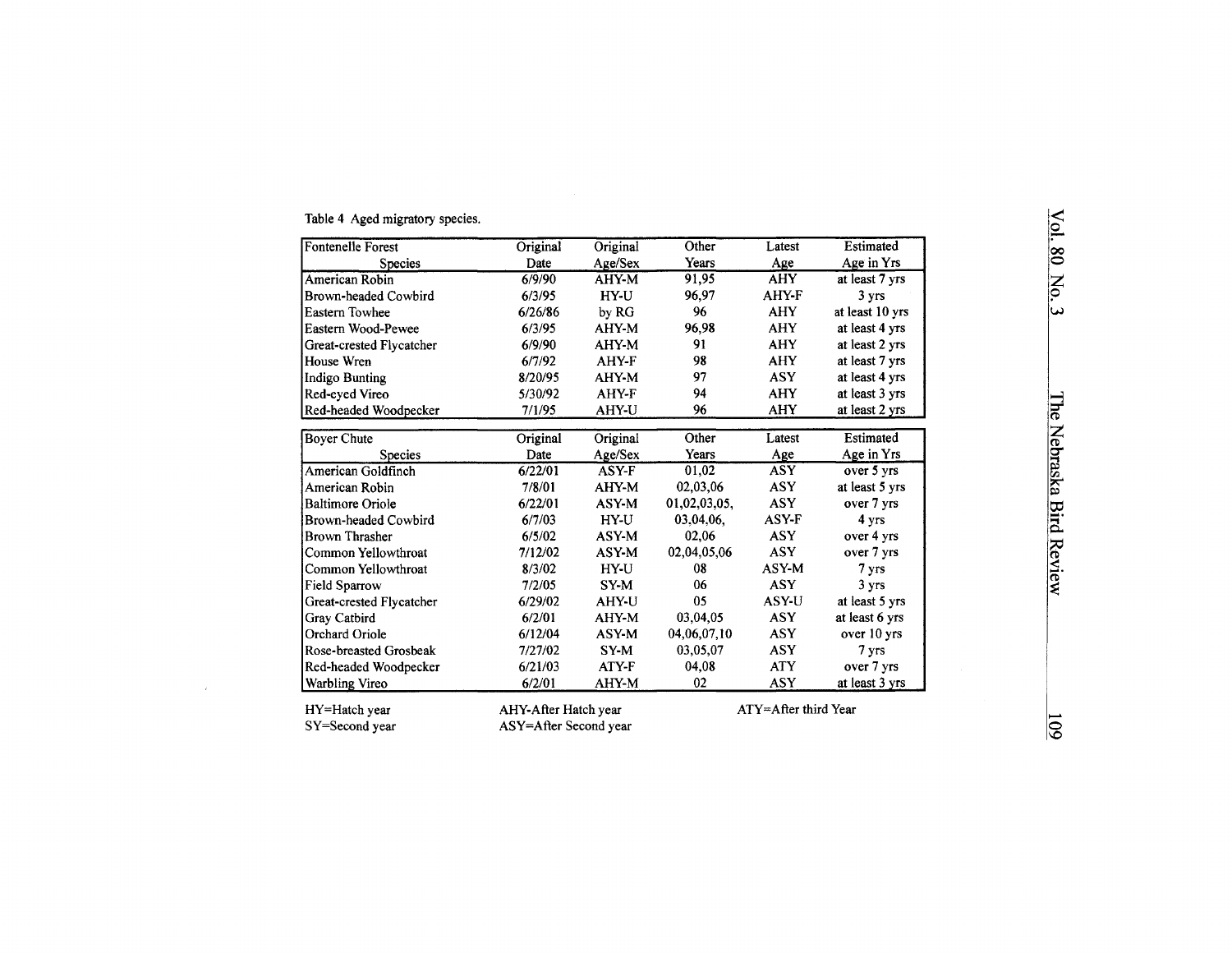110 The Nebraska Bird Review Vol. 80 No. 3

| Table 5 All species banded.     |                         |                         |
|---------------------------------|-------------------------|-------------------------|
|                                 | Fontenelle              | <b>Boyer Chute</b>      |
| Species                         | Total                   | Total                   |
| Yellow-billed Cuckoo            | l                       | $\overline{\mathbf{c}}$ |
| <b>Red-headed Woodpecker</b>    | 16                      | $\overline{10}$         |
| <b>Red-bellied Woodpecker</b>   | 10                      | $\overline{19}$         |
| Downy Woodpecker                | 50                      | 26                      |
| Hairy Woodpecker                | 9                       | $\overline{\tau}$       |
| Northern Flicker                | 15                      | $\overline{18}$         |
| <b>Eastern Wood-Pewee</b>       | 13                      | 18                      |
| Yellow-bellied Flycatcher       |                         | $\mathbf{I}$            |
| <b>Acadian Flycatcher</b>       | 1                       | $\overline{1}$          |
| <b>Alder Flycatcher</b>         |                         | $\overline{10}$         |
| "Traill's" Flycatcher           |                         | $\overline{5}$          |
| Willow Flycatcher               | $\overline{c}$          | $\overline{10}$         |
| Least Flycatcher                | 3                       |                         |
| <b>Great Crested Flycatcher</b> | 11                      | 16                      |
| Eastern Kingbird                |                         | $\overline{21}$         |
| <b>Warbling Vireo</b>           |                         | $\overline{31}$         |
| Red-eyed Vireo                  | 13                      | 1                       |
| <b>Blue Jay</b>                 | 31                      | $\overline{35}$         |
| <b>Tree Swallow</b>             |                         | $\overline{\tau}$       |
| Northern Rough-winged Swallow   |                         | $\overline{10}$         |
| <b>Barn Swallow</b>             |                         | $\overline{\mathbf{3}}$ |
| <b>Black-capped Chickadee</b>   | $\overline{77}$         | $\overline{56}$         |
| <b>Tufted Titmouse</b>          | $\overline{5}$          |                         |
| White-breasted Nuthatch         | 15                      | 26                      |
| <b>Brown Creeper</b>            | 6                       |                         |
| House Wren                      | 198                     | 232                     |
| Carolina Wren                   | 4                       |                         |
| <b>Eastern Bluebird</b>         |                         | $\overline{36}$         |
| <b>Swainson's Thrush</b>        | $\overline{2}$          |                         |
| <b>Wood Thrush</b>              | 4                       | 9                       |
| America Robin                   | $\overline{103}$        | 156                     |
| <b>Gray Catbird</b>             | 11                      | 79                      |
| <b>Brown Thrasher</b>           | 1                       | 24                      |
| <b>European Starling</b>        | 59                      | 4                       |
| <b>Cedar Waxwing</b>            |                         | $\overline{\mathbf{8}}$ |
| Ovenbird                        | $\overline{c}$          | 1                       |
| Prothonotary Warbler            | 1                       |                         |
| Black & White Warbler           |                         |                         |
| Mourning Warbler                | 1                       |                         |
| <b>Common Yellowthroat</b>      | $\overline{\tau}$       | 71                      |
| <b>American Redstart</b>        | $\overline{\mathbf{3}}$ | ı                       |
| Northern Parula                 | $\overline{c}$          |                         |
| Yellow Warbler                  | $\overline{2}$          | 3                       |
| <b>Yellow-throated Warbler</b>  | 1                       |                         |
| <b>Eastern Towhee</b>           | $\overline{\mathbf{3}}$ |                         |